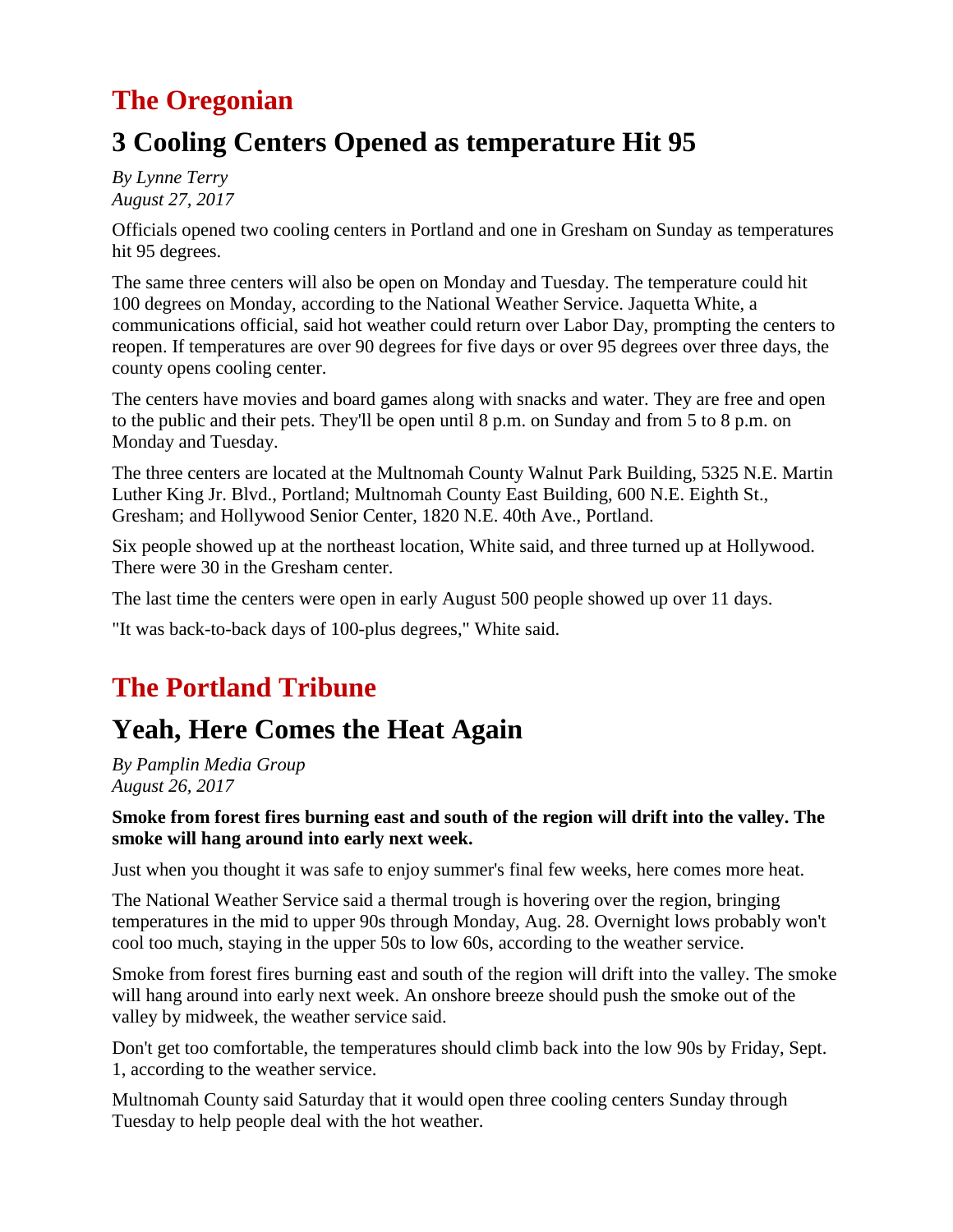The centers will be open from 2 to 8 p.m. on Sunday, Aug. 27, and from 5 to 8 p.m. Monday, Aug. 28, and Tuesday, Aug. 29.

Cooling centers are:

- Multnomah County Walnut Park Building, 5325 N.E. Martin Luther King Jr. Blvd.
- Multnomah County East Building, 600 N.E. Eighth St., Gresham.
- Hollywood Senior Center, 1820 N.E. 40th Ave.

To get a free ride to the cooling centers, county officials urge people to call Ride Connection, 503-226-0700.

### **Willamette Week**

### **Portland's Office of Homeless Services Reports Helping a Record Number of People Find Housing This Year**

*By Elise Herron August 27, 2017*

#### **A Home for Everyone, the county and city's initiative on homelessness, says there's been a 65 percent increase in housing placements over the last three years.**

During the year ending June 30, at least 8,532 people in Multnomah County spent at least one night in a homeless shelter — a dramatic increase, up 79 percent, from two years before.

That increase reflects a rise in the number of homeless people. From January 2015 to February of this year, the number is up nearly 10 percent.

But also it reflects an increase in the number of shelter beds.

Since January 2016, 650 additional shelter beds have been added.

The countywide organization working to alleviate homelessness, A Home for Everyone, also reported earlier this week that they've exceeded their goals for housing people and providing homeless shelters.

The commission says it has helped nearly 4,900 people find housing over the last fiscal year an increase of 65 percent from four years ago —and 6,139 find prevention services, such as assistance with their rent (an increase of 2,000 since last year).

"Taken together, this ongoing progress shows the difference that unprecedented investments in housing and services have made for thousands of families in need," the statement reads, "even as the region's affordability crisis continues to push people into homelessness and make it harder to escape once they fall."

A Home for Everyone is a three-year-old program that partnered with Portland and Gresham city governments in 2015. Mayor Ted Wheeler, County Chair Deborah Kafoury and City Commissioner Chloe Eudaly are among the group's nine executive committee members.

According to today's release, the year-end numbers were reported at an August 21 executive committee meeting.

"We have helped thousands more of our neighbors off of the streets and into the safety of a shelter bed or a home of their own," Wheeler said, according to the release. "We must continue to ensure our record investments in homeless services are being spent as effectively as possible."